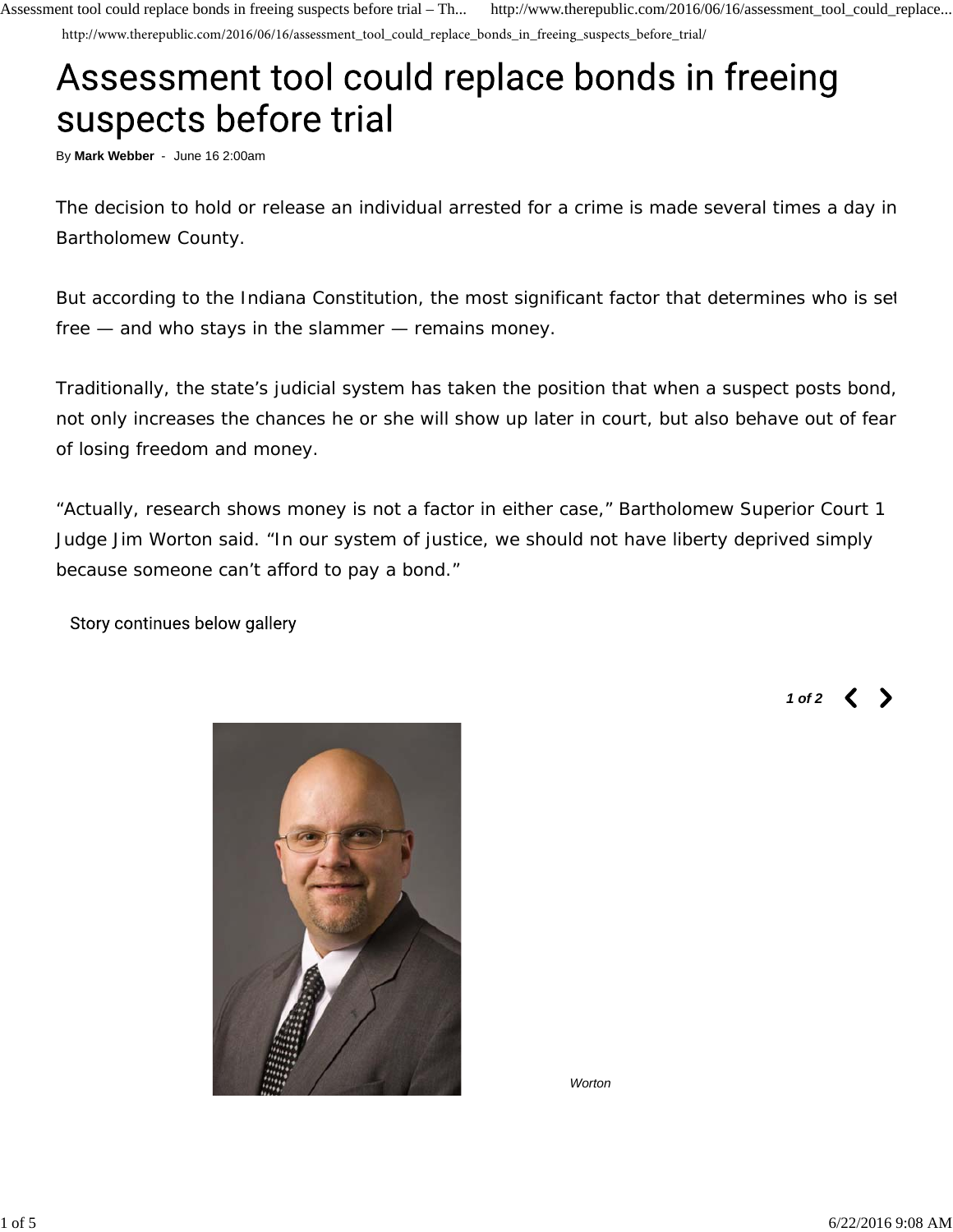Many judges in Indiana agree — including several on the state's highest court — that money does not equate to either trustworthiness or security.

For that reason, Bartholomew will be one of nine Indiana counties that will test the use and effectiveness of a risk-assessment tool in determining which offenders can be released on their own recognizance.

The Indiana Risk Assessment System — Pretrial Assessment Tool (IRAS-PAT) will be implemented as soon as possible after an arrest, according to the Indiana Lawyer website.

Public defender David Nowak of Columbus said the assessment, which consists of straightforward questions requiring verifiable answers, will eliminate the tough decisions attorneys and judges sometimes have to make.

Participation in the pilot program, created by the Indiana Supreme Court Committee to Study Evidence-Based Pretrial Release, will require hiring two additional employees, said Brad Barnes, Bartholomew County court services director.

Funding to pay those workers was a part of a \$1.46 million grant awarded to Bartholomew County in early May by the Indiana Department of Corrections, with \$124,400 becoming available for the program July 1, Barnes said.

However, the nine counties have also been awaiting an Indiana Supreme Court determination o whether prosecutors can use anything revealed during an assessment before beginning their respective initiatives, the Indiana Lawyer website stated.

"We should know something (from the Supreme Court) in 30 to 60 days," Barnes said Tuesday.

Once the go-ahead is given, it will be up to the county's three major judges — Worton, Bartholomew Superior Court 2 Judge Kathleen "Kitty" Tighe Coriden and Circuit Court Judge Stephen Heimann — to determine procedures, he said.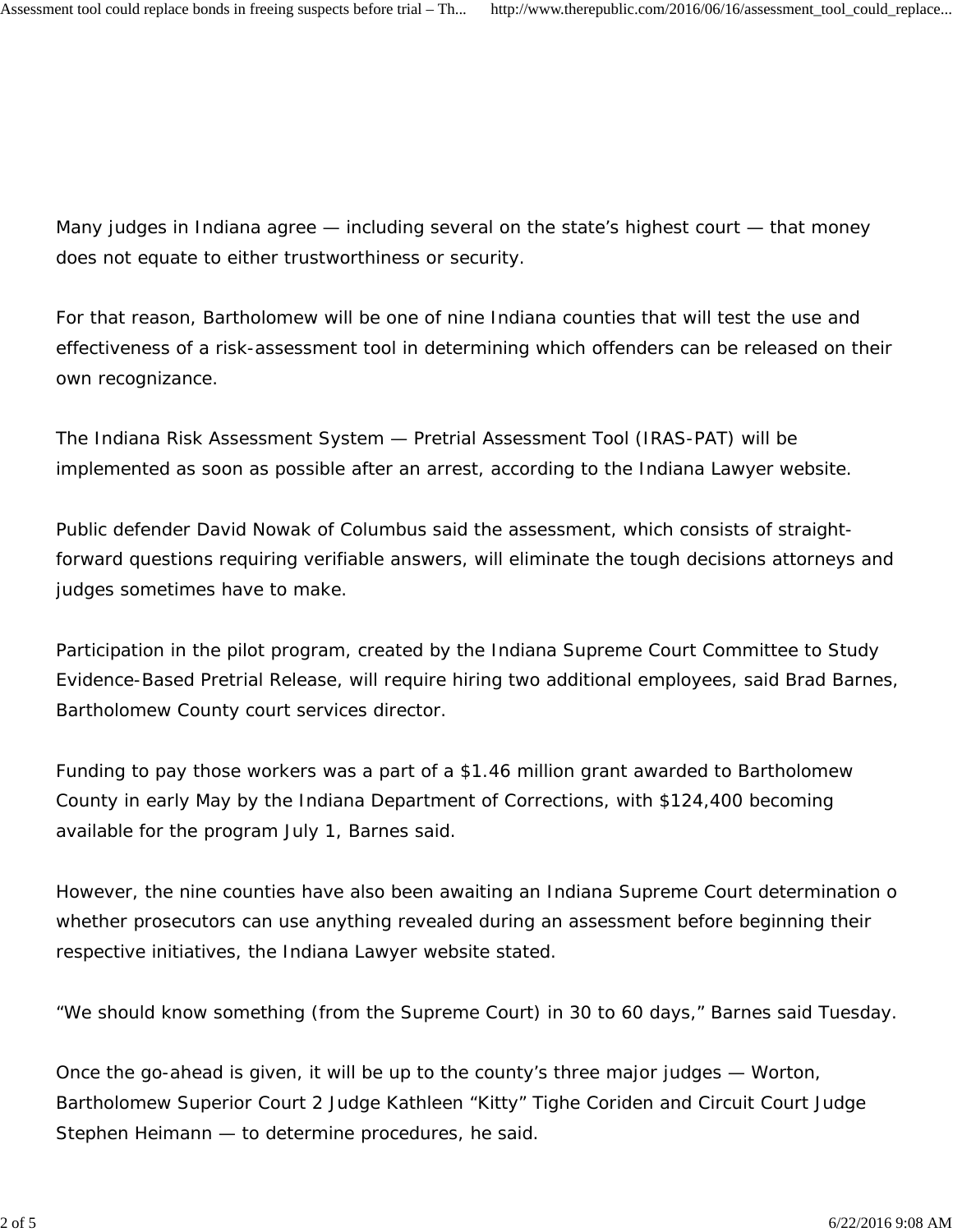All information gathered during the three-year initiative will be analyzed by professionals at bot IUPUI and Indiana University, according to Kim Moss, the county's chief probation officer.

Under the bail system, people at great risk of committing another serious crime or fleeing are le out of jail largely because they have money, Worton said.

"There's no assessment, no restrictions and no monitoring," the judge said. "On the other hand a person who can't afford to pay a \$500 bond is forced to sit in jail for days and wait for a bond-reduction hearing."

Even if a judge decides in favor of a reduction, state law requires that person be placed on restrictions that weren't imposed on a suspect with sufficient funds to post bond immediately after arrest, Worton said.

Studies indicate those who pose little to no risk but sit in jail because they cannot afford bail en up paying a much higher cost.

According to a 2013 study by the Laura and John Arnold Foundation:

Those held for two or three days before they posted bail were 40 percent more likely to commit crime.

Those held for a month or more are 74 percent more likely to commit further crimes in the future.

Those detained before trial are three times more likely to be sentenced to prison and twice as likely to receive a longer prison term.

Meanwhile, being locked up for an extended period often means the loss of jobs, homes, transportation, child-support payments and custody of a child, according to a July 2014 report b the Center on Juvenile and Criminal Justice.

"We're dealing with some folks who were barely surviving before they were arrested," said Worton, who added such setbacks often leads to more criminal recidivism as well as lessen opportunities for Hoosier offenders to rebuild their lives.

While Worton describes the pilot program as an effort to instill fundamental fairness, doing awa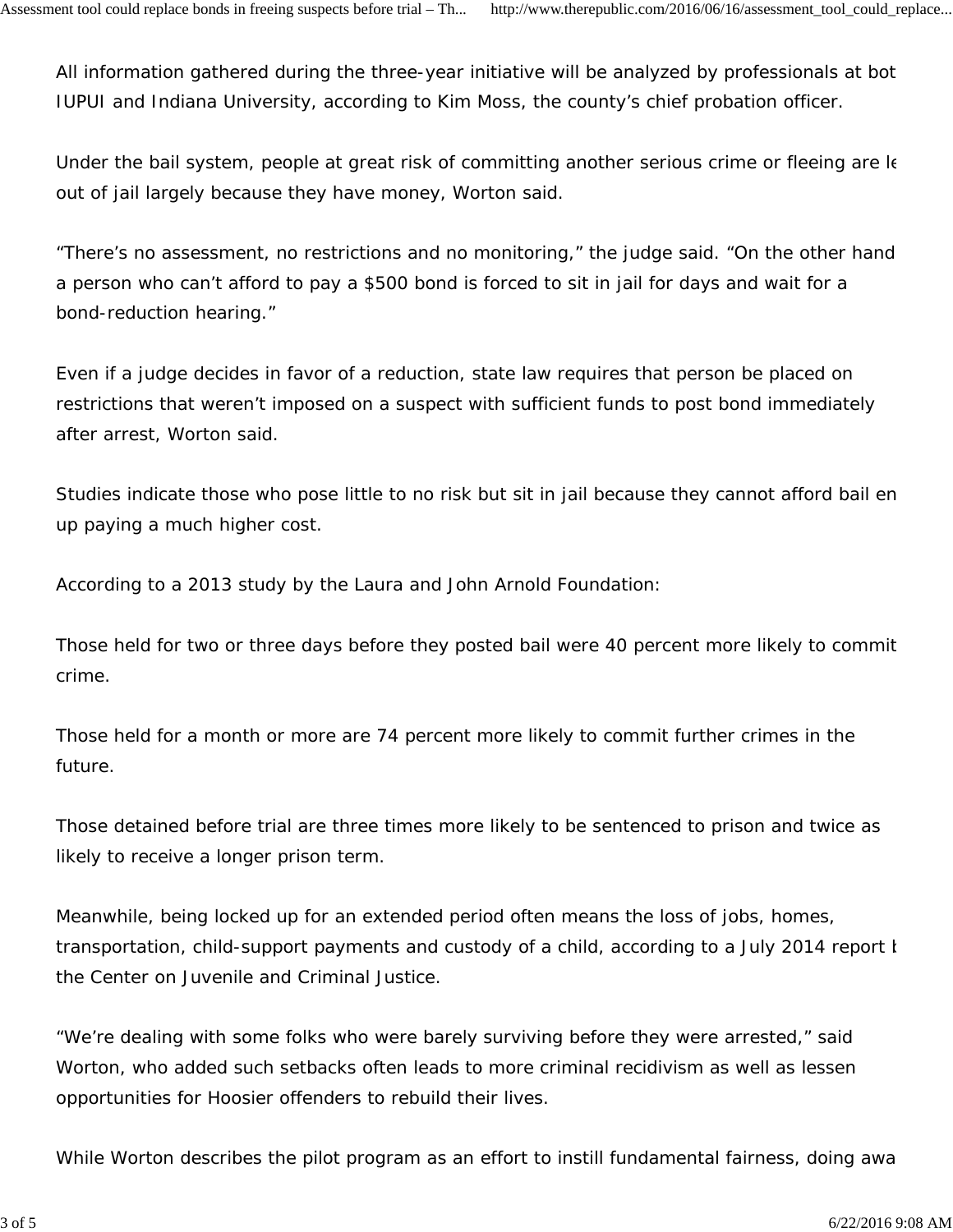with bonds completely would require a constitutional amendment.

Therefore, advocates such as Worton are refraining from sweeping statements that the pilot could lead to the end of bail in Indiana.

Judges throughout Indiana are struggling with the concept, Worton said.

Opponents claim the initiative treats criminals as victims, that changes will result in less accountability and reduce the importance of bail bond agents who have more time to track dow missing defendants than law enforcement, according to posts left on the Indiana Lawyer website

In terms of dollars and cents, current estimates from other counties state it could cost as much as \$450,000 annually to staff the program that could financially impact counties that rely on case bonds as a source of revenue, the website stated.

While Worton said he's heard the financial arguments, he added he doesn't believe they are legitimate in a judicial system where suspects are presumed innocent until proven guilty.

"Making money is not the intent of criminal justice," Worton said. "When you are dealing with a person's liberty, principles of justice can't be based on the ability to collect money."

## Overview: Indiana Risk Assessment System

Results from the Pretrial Assessment Tool that will be tested in Bartholomew County for three years will be utilized in the first of five separate instruments used at specific points in the criminal justice process to identify an offender's risk to commit another crime.

The other instruments are:

- **Community Supervision Screener** designed to quickly identify low-risk offenders and determine if a full risk assessment should be completed.
- **Community Supervision Tool** designed to assess an offender's risk to reoffend and identify criminogenic needs to assist in making decisions regarding community supervision.
- **Prison Intake Tool** to be used in making decisions regarding services during incarceration
- **Reentry tool** to reassess an inmate's risk to reoffend prior to release.

All five instruments are part of the Indiana Risk Assessment System that was adopted April 23, 2010, by the board of directors of the Judicial Conference of Indiana. The goal is to use these